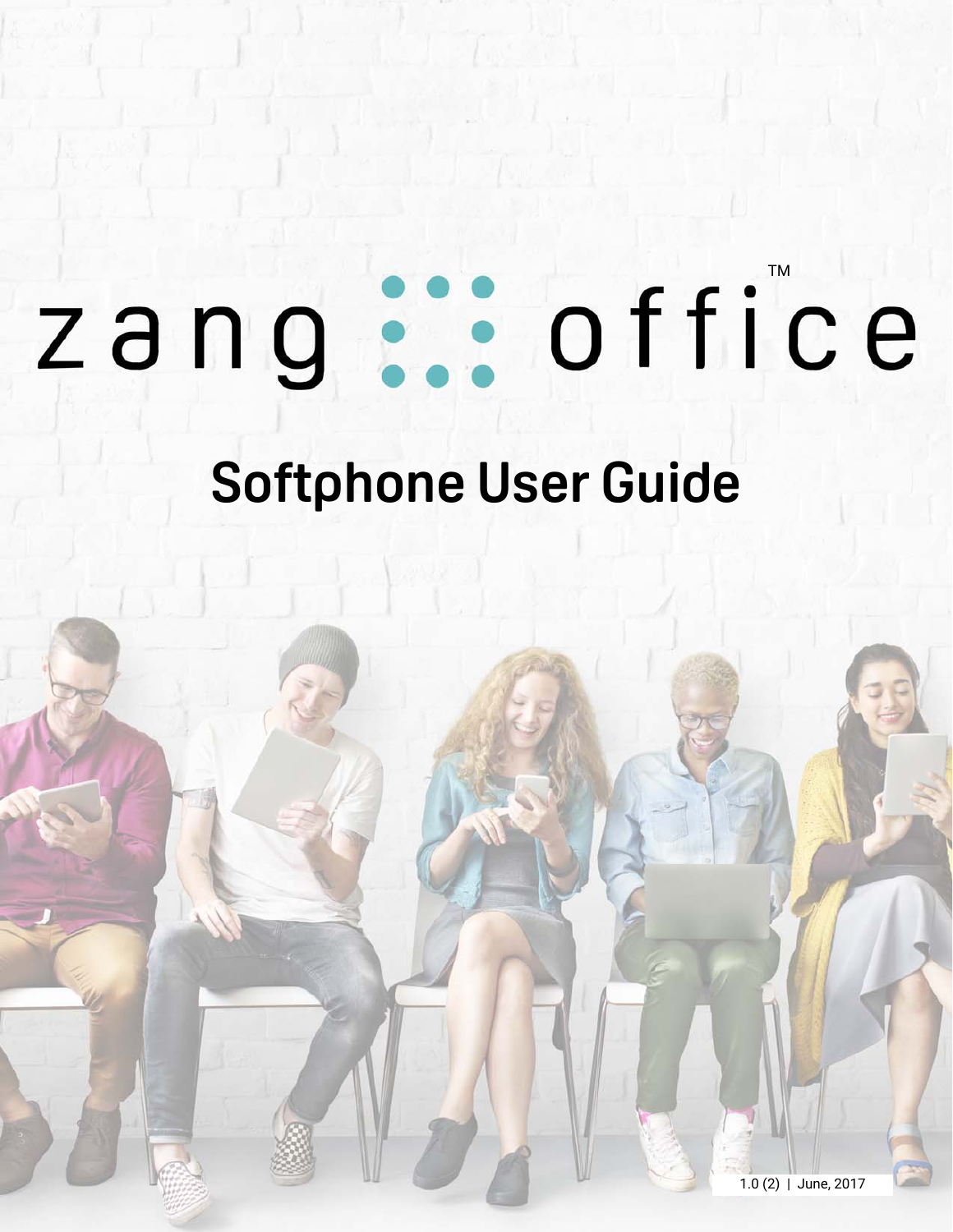### Zang Office: End-User Guide

Zang Office is a completely customizable cloud-based business phone service that's reliable, affordable and very simple to set up. Get every feature you need, including voicemail, call holding, transfer and forward, pickup, park, caller ID, fax, do not disturb, extension dialing and many more  $-$  all from any extension or any device.

This document covers the installation and use of the Zang Office softphone desktop application.

### Contacting Zang™

Zang Inc. 30 West Beaver Creek Rd., Suite 101 Richmond Hill, ON L4B 3K1

Tel: +1 905-707-9700 Fax: +1 905-707-9170 Web: www.zang.io

**For hardware and software support, contact**:

E-mail: support@zang.io

**For documentation request and feedback, contact**:

E-mail: documentation@zang.io

### Copyright & Trademarks

#### **Zang Inc.**

*30 West Beaver Creek Rd., Suite 101 Richmond Hill, ON L4B 3K1*

Copyright © 2016-2017 by Zang Inc. All rights reserved.

All Zang offerings are made available under the terms of the Zang Inc. license agreement without express or implied warranties of any sort, including, specifically, any warranties relating to the performance or maintenance of the program.

While every effort has been made to ensure accuracy, Zang Inc. will not be liable for technical or editorial errors or omissions contained within the documentation. The information contained in this documentation is subject to change without notice.

Zang software and related documentation may be used only in accordance with the terms of the Zang Inc. license agreement and copied only to provide adequate backup protection.

Other brands and products are trademarks or registered trademarks of their respective holders and should be noted as such.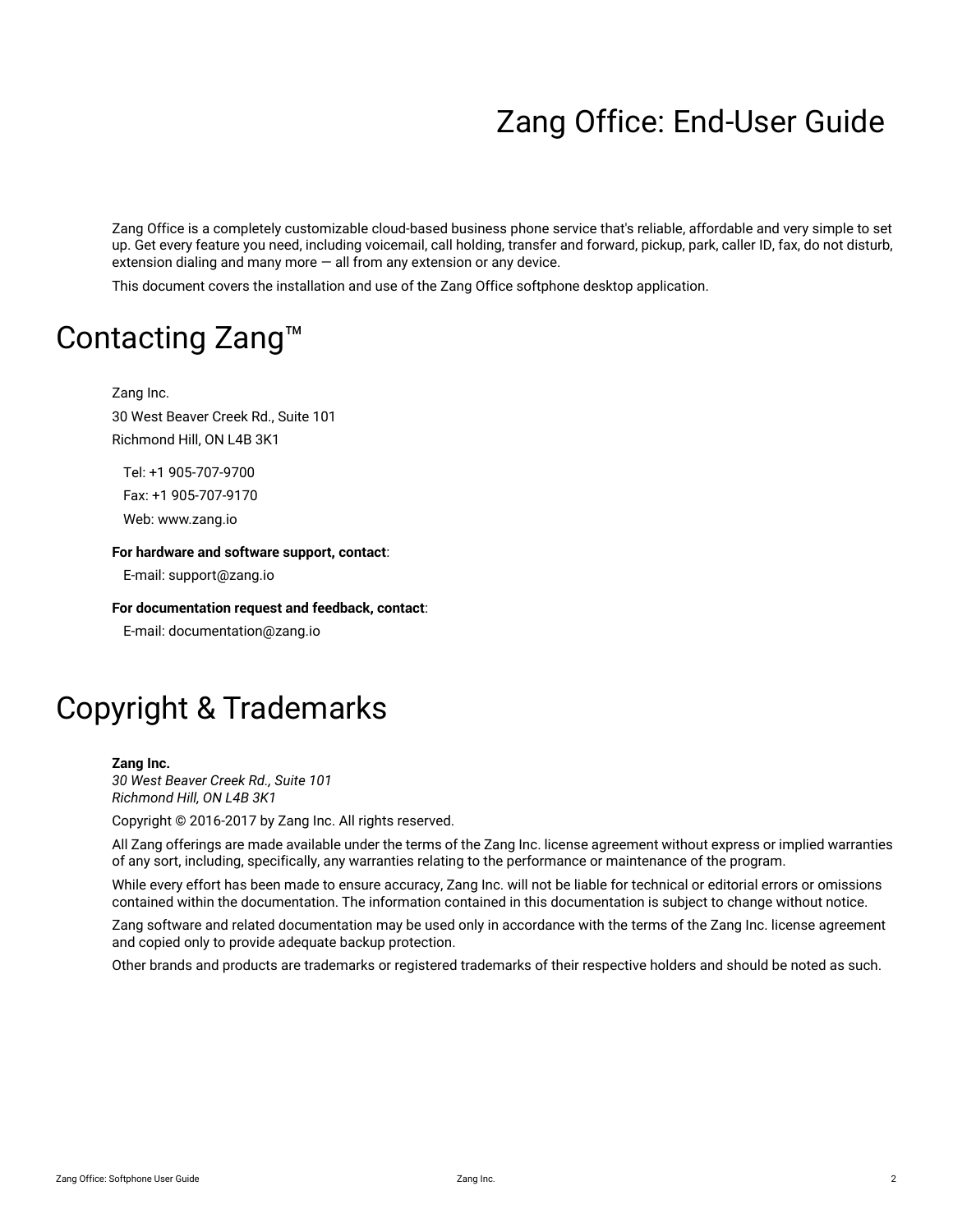### ZANG OFFICE: SOFTPHONE USER GUIDE

### Table of Contents

| 3 | <b>INTRODUCTION</b> |
|---|---------------------|
|---|---------------------|

- [4 INSTALLATION](#page-5-0)
- [6 USING THE SOFTPHONE](#page-7-0)
- [6 Contacts](#page-7-1)
- [6 Voicemail](#page-7-2)
- [7 Call Controls](#page-8-0)
- [8 Call History](#page-9-0)
- [9 Dialpad](#page-10-0)
- [9 Menu](#page-10-1)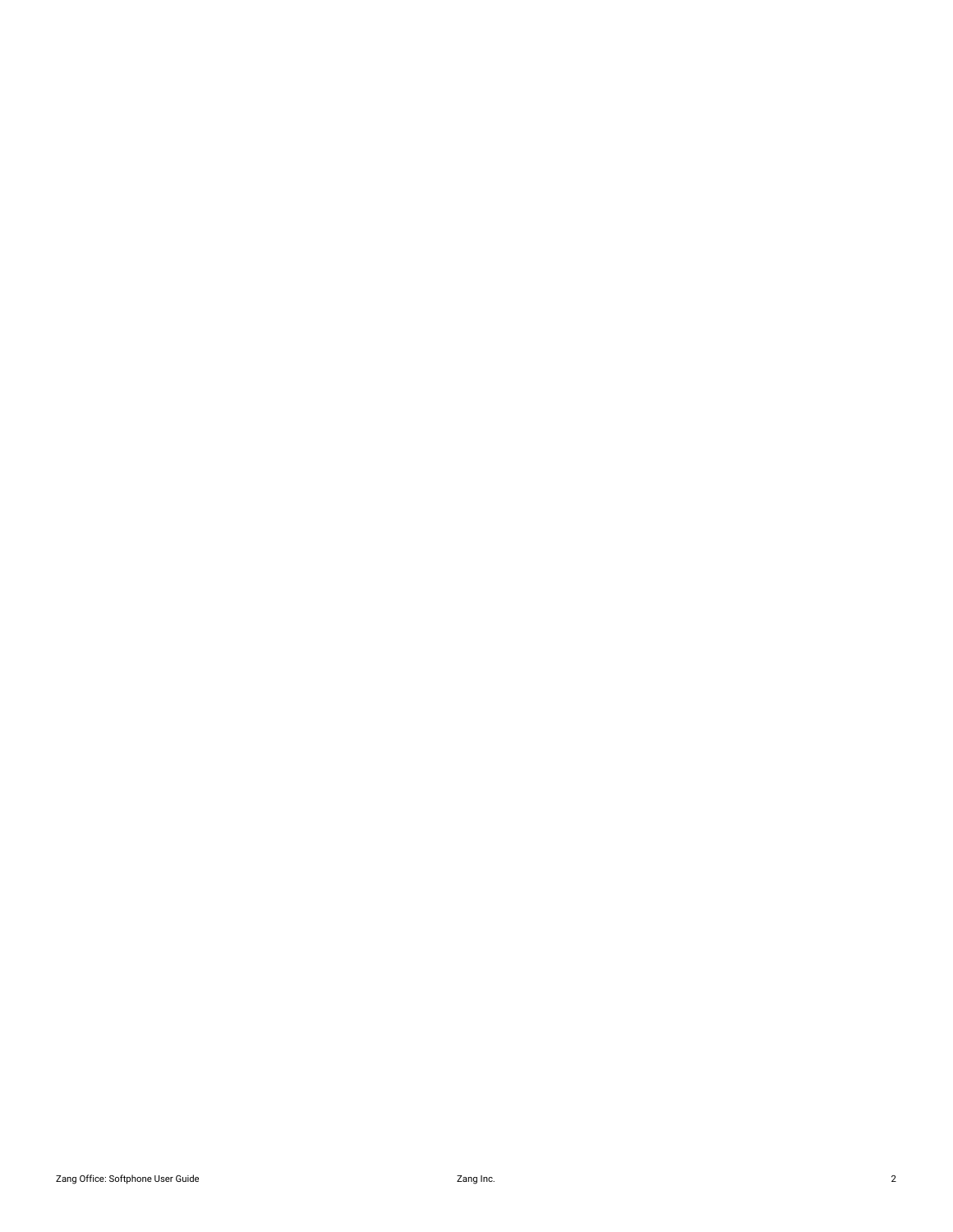### <span id="page-4-1"></span>ZANG OFFICE: SOFTPHONE USER GUIDE

#### <span id="page-4-0"></span>Introduction

Zang Office includes support for both desktop telephone sets, as well as softphones. A softphone is a program that is installed onto your computer. The application provides a directory for you to lookup your contacts, and a dialer for manually placing calls. The headphones / speakers and microphone on the computer are used in place of the telephone handset.

Use of the softphone requires a connection to the Internet.

The administrator must **first setup each user** (email and password) on the system through the admin program.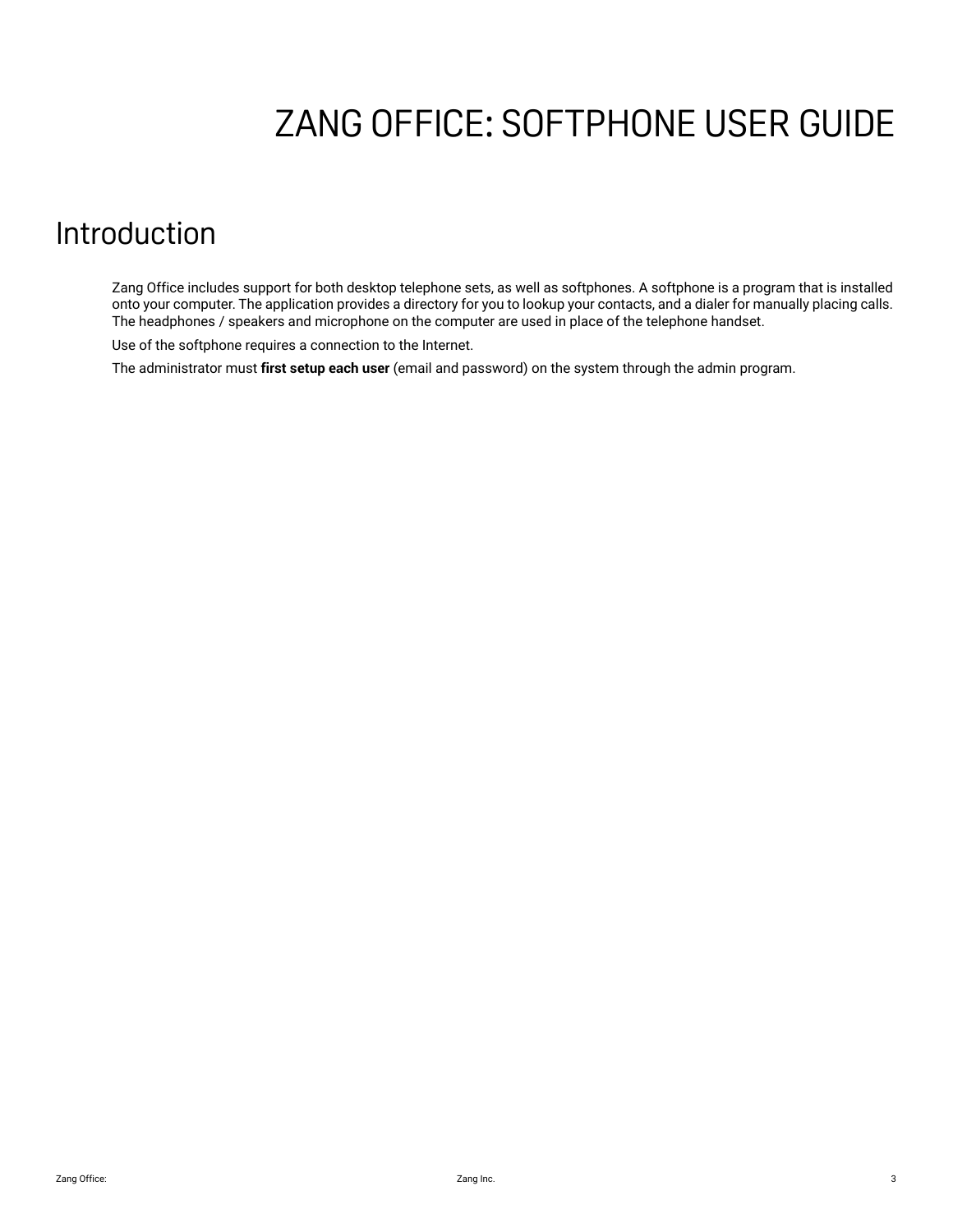### <span id="page-5-0"></span>Installation

**1.** Connect a headset or speakers and a microphone into the ports of your computer.



- **2.** Download the softphone from the link on the Zang Office store [\(https://store.zang.io,](https://store.zang.io) scroll down to the **Devices** [section\),](https://office.zang.io)  [or from the Zang Office User panel \(h](https://office.zang.io)ttps://office.zang.io).
	- Choose either the **Windows** or the **Mac** version of the **Zang Office Phone Application**.
	- Run the program to install the application to your computer's desktop.
	- Accept the End-User License Agreement.

| <b>DOWNLOADS &amp; EXTENSIONS</b><br>Make the most of your Zang products with these must have add-ons!                                                                                                                                                                                                                                                                                                                                                                                  |                                                                                                                                                                                                                                                                                                                                                                                                                                                                                                                                        |
|-----------------------------------------------------------------------------------------------------------------------------------------------------------------------------------------------------------------------------------------------------------------------------------------------------------------------------------------------------------------------------------------------------------------------------------------------------------------------------------------|----------------------------------------------------------------------------------------------------------------------------------------------------------------------------------------------------------------------------------------------------------------------------------------------------------------------------------------------------------------------------------------------------------------------------------------------------------------------------------------------------------------------------------------|
| Office<br>All<br><b>Spaces</b>                                                                                                                                                                                                                                                                                                                                                                                                                                                          |                                                                                                                                                                                                                                                                                                                                                                                                                                                                                                                                        |
| Zang Office Desktop Phone Application<br><b>Download for Mac</b><br>The Zang Office softphone includes all the communication features you would come to expect right on<br>your desktop or mobile device. Take advantage of all the great Zang Office features without breaking the<br><b>Download for Windows</b><br>bank as the Zang Office softphone is included for free with your Zang Office subscription!<br>Minimum Requirements: Mac OS 10+, Windows 7+<br>谒<br>≷zang<br>Print | $-1$<br>$\mathbf{x}$<br>Zang Office App Setup<br>Please read the Zang Office App License<br><b>Agreement</b><br>Zang End-User License Agreement<br>Revised and effective October 12, 2016<br>Read Carefully Before Accepting<br>THIS SOFTWARE CANNOT BE DEPLOYED<br>UNLESS YOU, THE "LICENSEE" OR "YOU",<br>ACCEPT THE TERMS AND CONDITIONS OF<br>THIS END USER LICENSE AGREEMENT<br>("AGREEMENT") BY CLICKING THE "ACCEPT<br>ICON BELOW. PLEASE READ THIS<br>I accept the terms in the License Agreement<br>Back<br>Install<br>Cancel |

**3.** When finished, you will be asked to login. Click **Login** and enter your preferred credentials (Google, Salesforce, Office 365, or OnEsna).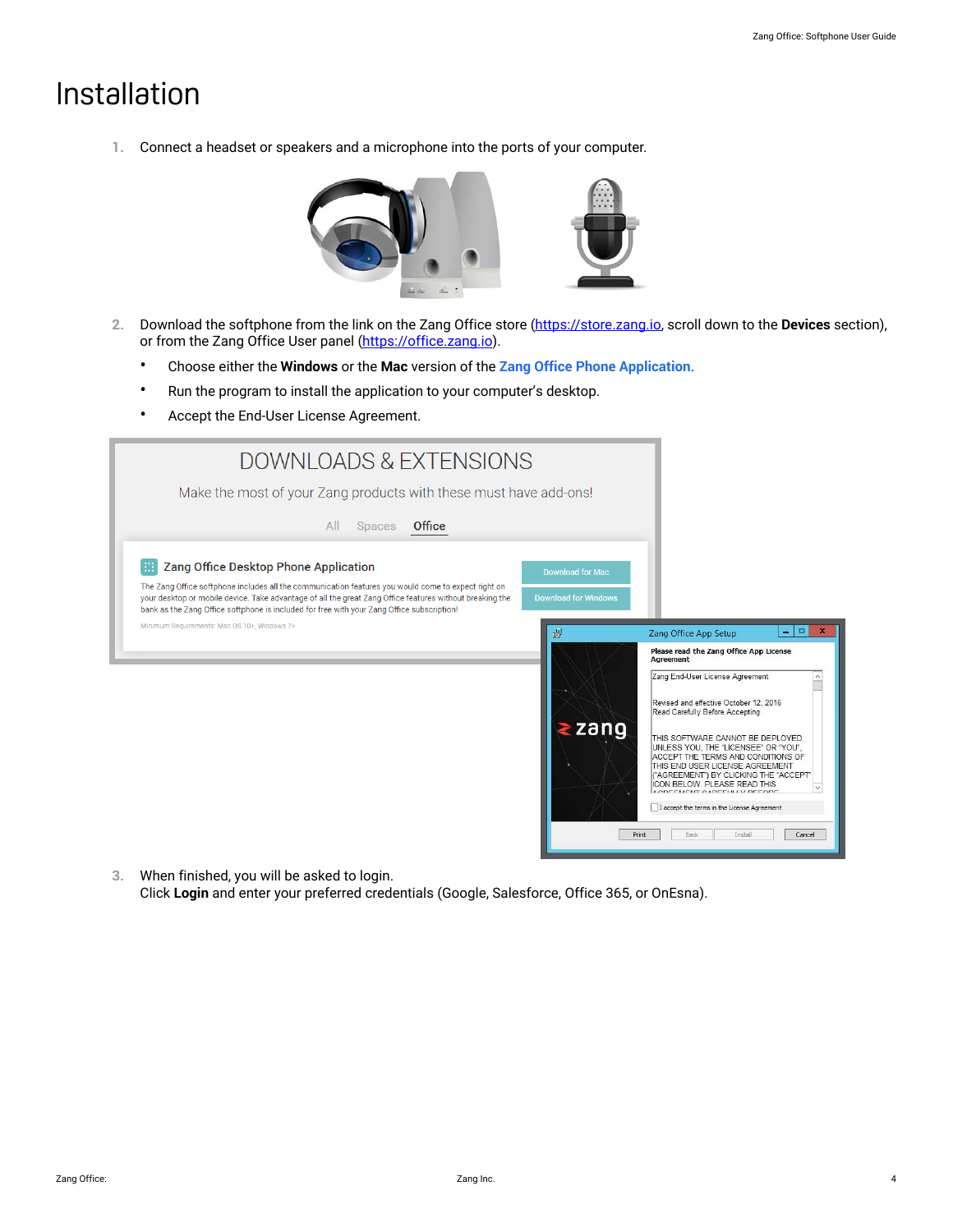

Alternately, choose **Explicit Configuration** and enter your credentials manually. The password and the account name are given to you by your administrator.

**4.** The first time you connect, the system will ask you, through the computer's headset or speakers, to set your voicemail password. This is used when you access your mailbox to retrieve messages, or to record new greetings. Follow the instructions given by the system. Use the softphone keypad to enter the new password. A password must be **1-5 digits** long.

|                                                                | Zang Office App    |                         | $\times$ |
|----------------------------------------------------------------|--------------------|-------------------------|----------|
| David Innes<br>$\overline{D}$<br>$\tilde{\phantom{a}}$<br>2345 |                    | $\overline{\mathbf{c}}$ |          |
|                                                                |                    |                         |          |
| 12345                                                          |                    |                         | L        |
|                                                                | $2$ <sub>ABC</sub> | 3 <sub>DEF</sub>        |          |
| 4<br>GHI                                                       | $\overline{5}$     | 6<br>MNO                |          |
| 7<br>PQRS                                                      | 8 <sub>TUV</sub>   | 9 <sub>wXYZ</sub>       |          |
| $\star$                                                        | Э                  | #                       |          |
|                                                                | Call               |                         |          |
|                                                                |                    |                         |          |

**5.** Finally, you will be asked to record your greeting using your computer microphone. This will be played when a caller is redirected to your mailbox to leave a voice message.

The softphone has been installed and is ready to use.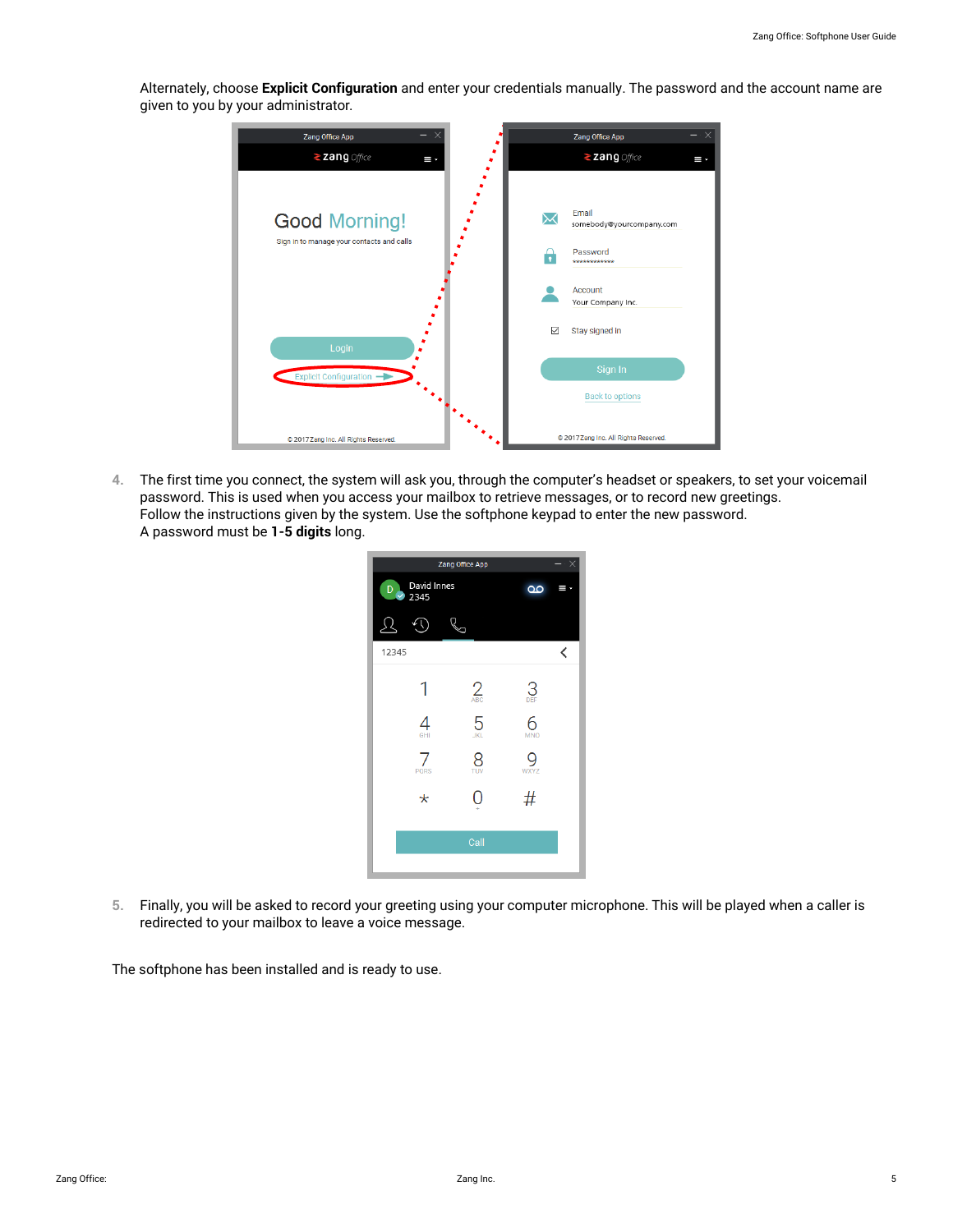### <span id="page-7-0"></span>Using the Softphone

## <span id="page-7-1"></span>Contacts  $2$

The **Contacts** tab lists all of your **Favorite** (user defined), Corporate (members of Zang Office), and All contacts. Choose a contact to place a call.



Toggle the star to add or remove a contact from the favorites list.

Enter a contact's name or extension number in the search field  $\bullet$  to locate a contact.

#### <span id="page-7-2"></span>Voicemail

To access your voice mailbox and listen to new and saved messages, enter  $*98$  on the keypad, or click the  $\bigcirc$   $\bigcirc$  icon in the upper right corner of the display.



**Note**: An audio playback device (e.g. speakers, headphones) must be connected and operating before you can listen to voicemail.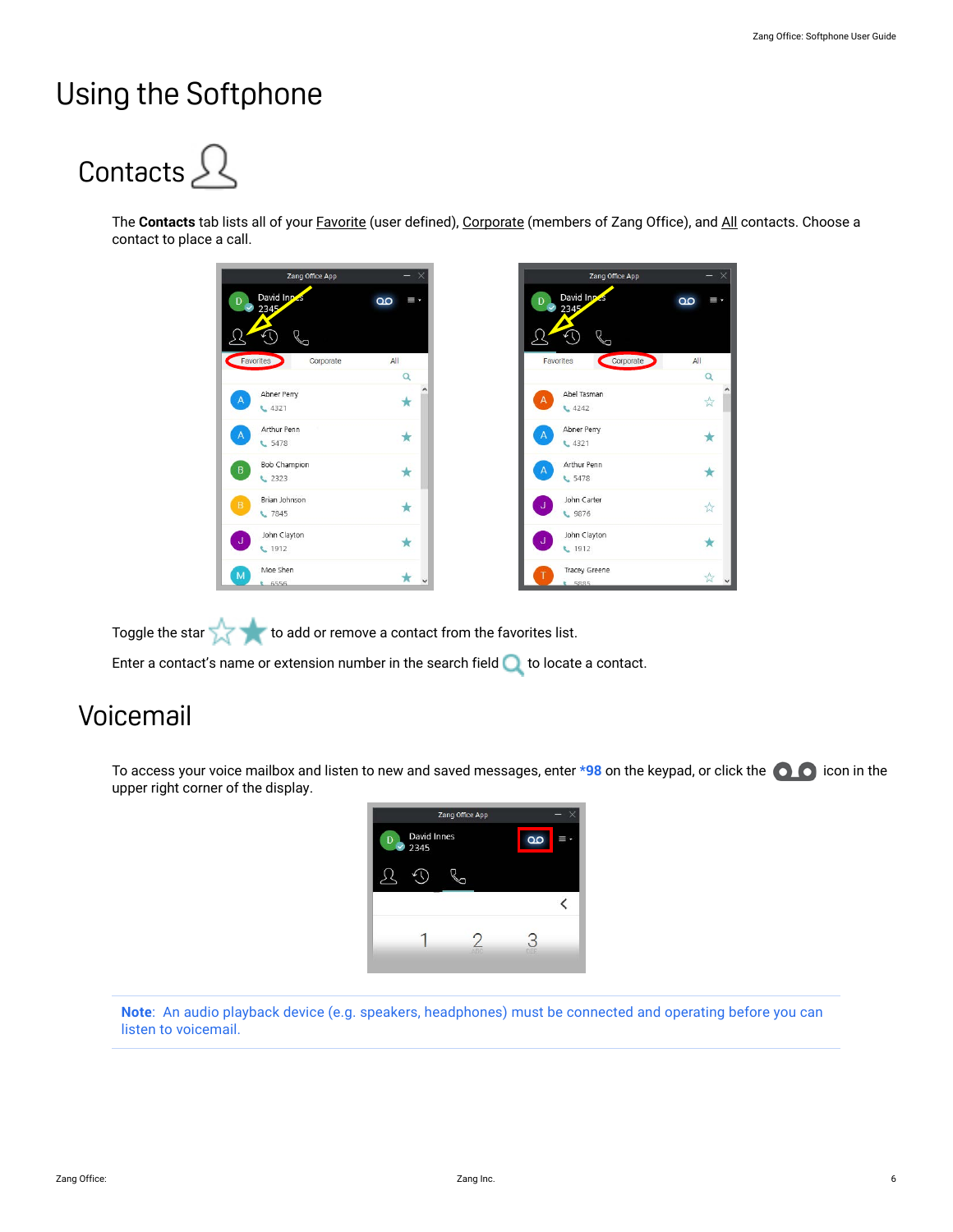#### <span id="page-8-0"></span>Call Controls

Call Controls are available whenever a call is made or received.

The keypad allows you to mute your microphone, or transfer the call to another number or extension.



- **Put on Hold** will pause the call, muting the microphone and allowing another call to be placed. Press the Hold button again to continue the call.

 - **Mute audio** will stop the outgoing audio stream until this item is pressed again. This prevents local conversations from being broadcast to all listeners.

 - When **Transfer** is selected, the current call is put on hold. Enter the number or extension of another contact, then click **Transfer** to release the call.

 - Click **Dialpad** to bring up a number pad which will allow you to enter additional keystrokes for the call. If you need to enter a security code, or a mailbox number, use the Keypad.



- Click **Hangup** to end the call.

You can navigate away from the **Call** window without interrupting the call.

**Hint**: While on a call, enter **\*4** on the keypad to **Park** the call. The system will assign the call a **Parking Number**. A call that has been parked is put on-hold, and anyone else in the company can recover the call (press \*4 and enter the parking number at the prompt) and continue the conversation. A call on regular hold is still connected to your phone and can only be recovered by you.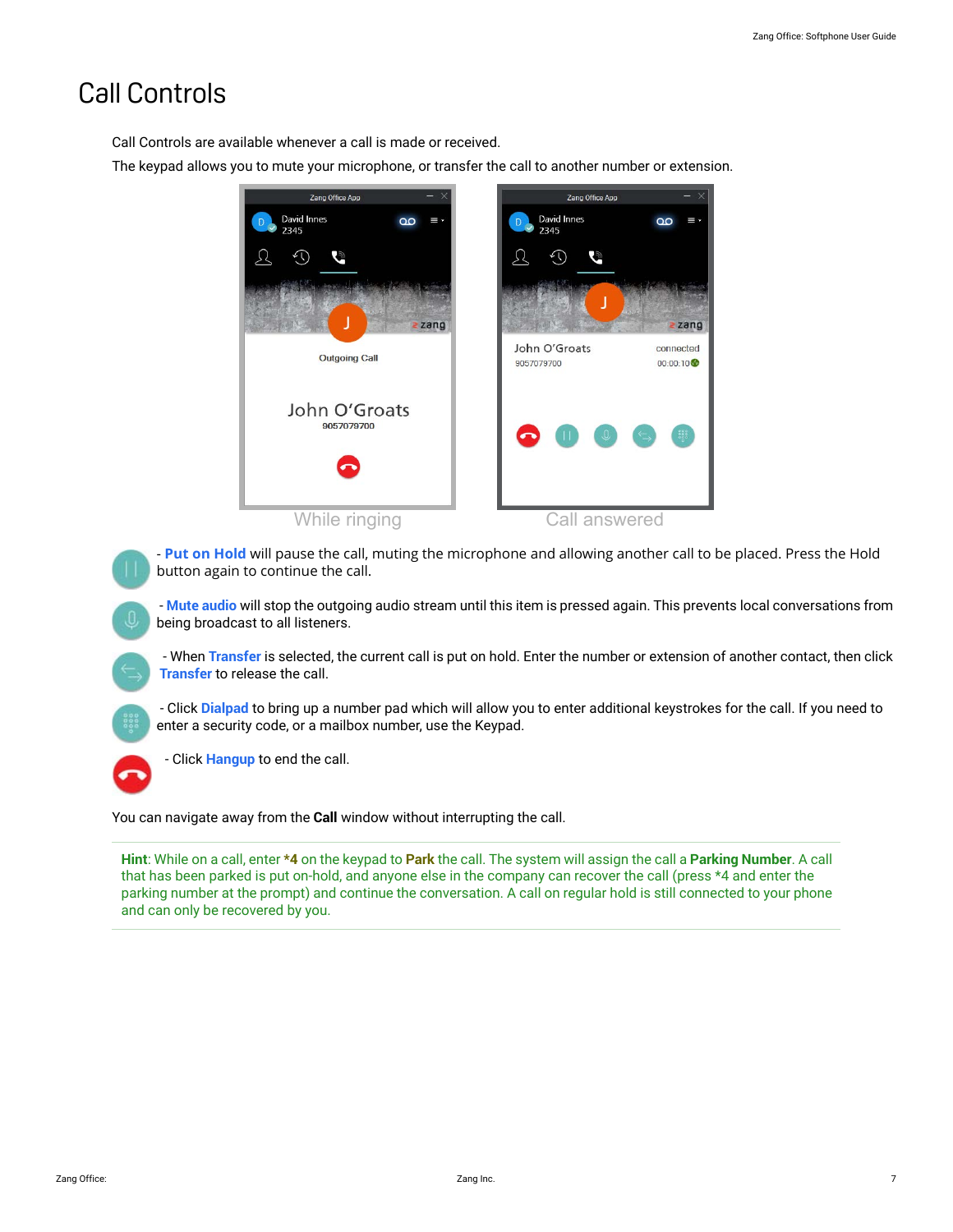<span id="page-9-0"></span>

**Call history** displays your most recent telephone conversations, and allows you to call them back.



Click on an entry to place a call to that number using the softphone.



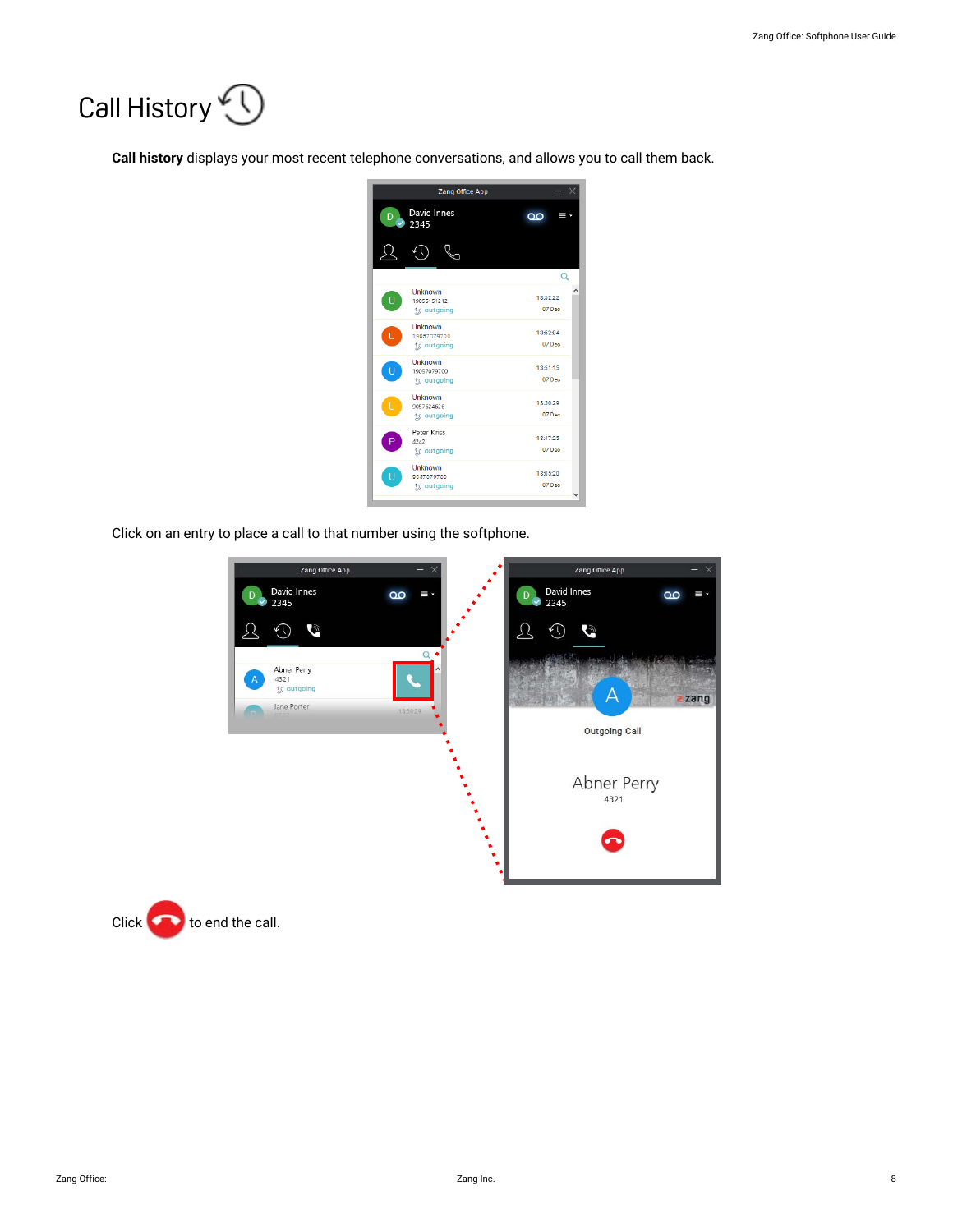<span id="page-10-0"></span>

Use the **Dialpad** to manually place a call. Dial the number or the extension, then choose **Call**.



<span id="page-10-1"></span>Menu<sup>I</sup>

From the **Menu**, you can logout and change the program settings.

|           | Zang Office App |                  |                  | $\times$                   |
|-----------|-----------------|------------------|------------------|----------------------------|
| D<br>2345 | David Innes     |                  | $\infty$         | le :                       |
|           |                 |                  |                  | <b>SignOut</b><br>Settings |
|           |                 |                  |                  |                            |
| 12345     |                 |                  |                  | ૮                          |
|           |                 | 2                | 3 <sub>DEF</sub> |                            |
| GHI       |                 | 5 <sub>5</sub>   | 6<br>MNO         |                            |
| PORS      |                 | 8 <sub>TUV</sub> | <b>WXYZ</b>      |                            |
| $^\star$  |                 | $\mathcal{O}$    | #                |                            |
|           |                 | Call             |                  |                            |
|           |                 |                  |                  |                            |

- **SignOut**: Shut down the softphone. Once you have logged out of the program, you can change your credentials to login as a different user.
- **Settings**: This menu item allows you to update the program, set your ringtone, select the level of detail contained in the program logs, and download the logs to send to technical support.